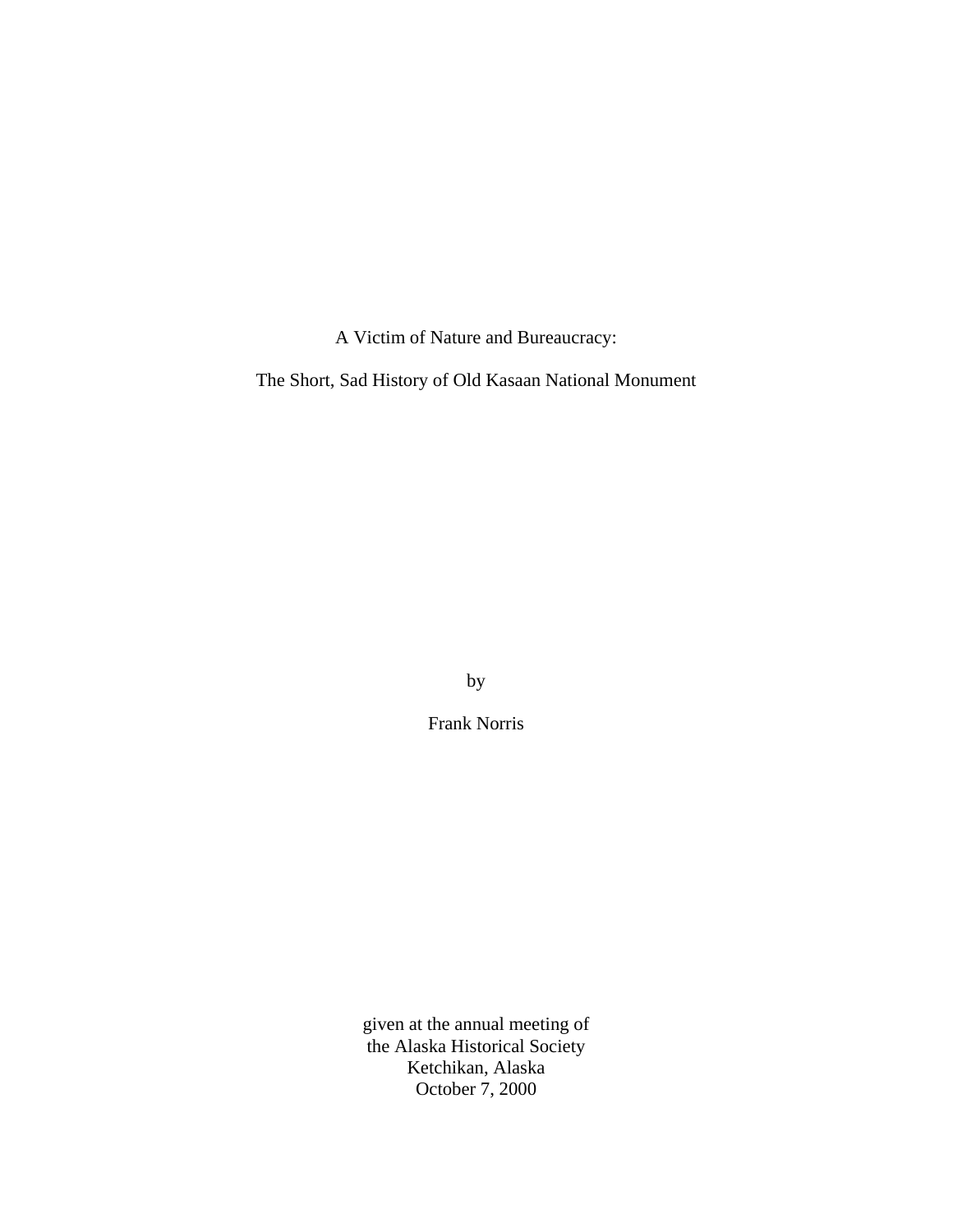## **A Victim of Nature and Bureaucracy: The Short, Sad History of Old Kasaan National Monument**

In late June 1913 a Pacific Coast Steamship Company steamer, the S.S. *Spokane*, headed north on an excursion cruise. Soon after entering Alaskan waters, it veered into Skowl Arm, just west of Ketchikan, and visited the abandoned Haida village of Old Kasaan. The company's chief lecturer, Mary Hart, was also the president of the Alaska Cruise Club, and both she and 23 other club members were so impressed by the village's community houses, totem poles, and grave houses that they decided that the site needed to be preserved. The touring group, about half of whom hailed from California, recognized an interest in preserving "the traditions, architecture, customs, habits and records" of Alaska's "Native Clans." But they were dismayed to see that the "ancient village" was "rapidly falling into decay," so they cobbled together a petition asking that "steps be taken to form a National Monument or Park which shall include Old Kasaan, Alaska, so that in the years to come … not only the American people but tourists and genealogical students from all over the world may have an opportunity to visit and study the relics, records and history of the life of a people who originally inhabited and dominated Alaska."<sup>[1](#page-1-0)</sup>

The tourists on the S.S. *Spokane* may or may not have been aware of it, but Old Kasaan was hardly a unique example of an abandoned Haida village. The half century preceding 1913 had witnessed a huge influx of non-Natives to Alaska. Few Native groups escaped that influx, but in southeastern Alaska, the impacts that non-Natives had on traditional lifestyles were particularly acute. The arrival of missionaries, the development of salteries, canneries, and mines, and the establishment of townsites all combined to attract Tlingits and Haidas away from their traditional villages, and between 1880 and 1915 more than 25 of these villages were either primarily or completely abandoned.<sup>[2](#page-1-1)</sup> Ten or more of these village sites had once belonged to the Haida. Outsiders showed a particular interest in Haida villages because of their distinctive totem poles, community houses, and other architectural and design features.

The members of the Alaska Cruise Club were by no means the first tourists to see and appreciate one of Alaska's Native villages. Indeed, by 1913 industrial tourism to Alaska was a wellestablished industry. The Pacific Coast Steamship Company had begun bringing "round-trippers" to Alaska back in 1884, and a key aspect of a northern excursion was the opportunity to see Alaska Natives, take notice of their lifestyles, and purchase their handicrafts. Although the ships primarily docked in towns where non-Native populations were concentrated, many nineteenth century ship itineraries included a stop at either Killisnoo (on Admiralty Island) or one of the Chilkat villages, and early twentieth-century tourist excursions often visited one or more Native villages as well.<sup>[3](#page-1-2)</sup>

It was no coincidence that Old Kasaan had been singled out by the Alaska Cruise Club membership. Before 1900, the village had been one of the largest Haida population centers; its community houses and totem poles were elegantly laid out along a scenic northern shoreline of Skowl Arm. At one time, the Haida had resided on the Queen Charlotte Islands, a hundred miles to

 $\overline{a}$ 

<span id="page-1-0"></span><sup>&</sup>lt;sup>1</sup> Alaska Cruise Club petition, June 30, 1913, in "Old Kasaan National Monument" box, File 0-38, Entry 7, NARA, College Park. (Entries from this box are hereafter known as NARA CP.)

<span id="page-1-1"></span><sup>2</sup> Frederica DeLaguna, "Tlingit," in *Handbook of North American Indians, Vol. 7: Northwest Coast* (Washington, GPO/Smithsonian, 1990), 204.

<span id="page-1-2"></span><sup>3</sup> Frank Norris, *Gawking at the Midnight Sun*, Alaska Historical Commission Studies in History No. 170 (June 1985), 17-18, 113-15.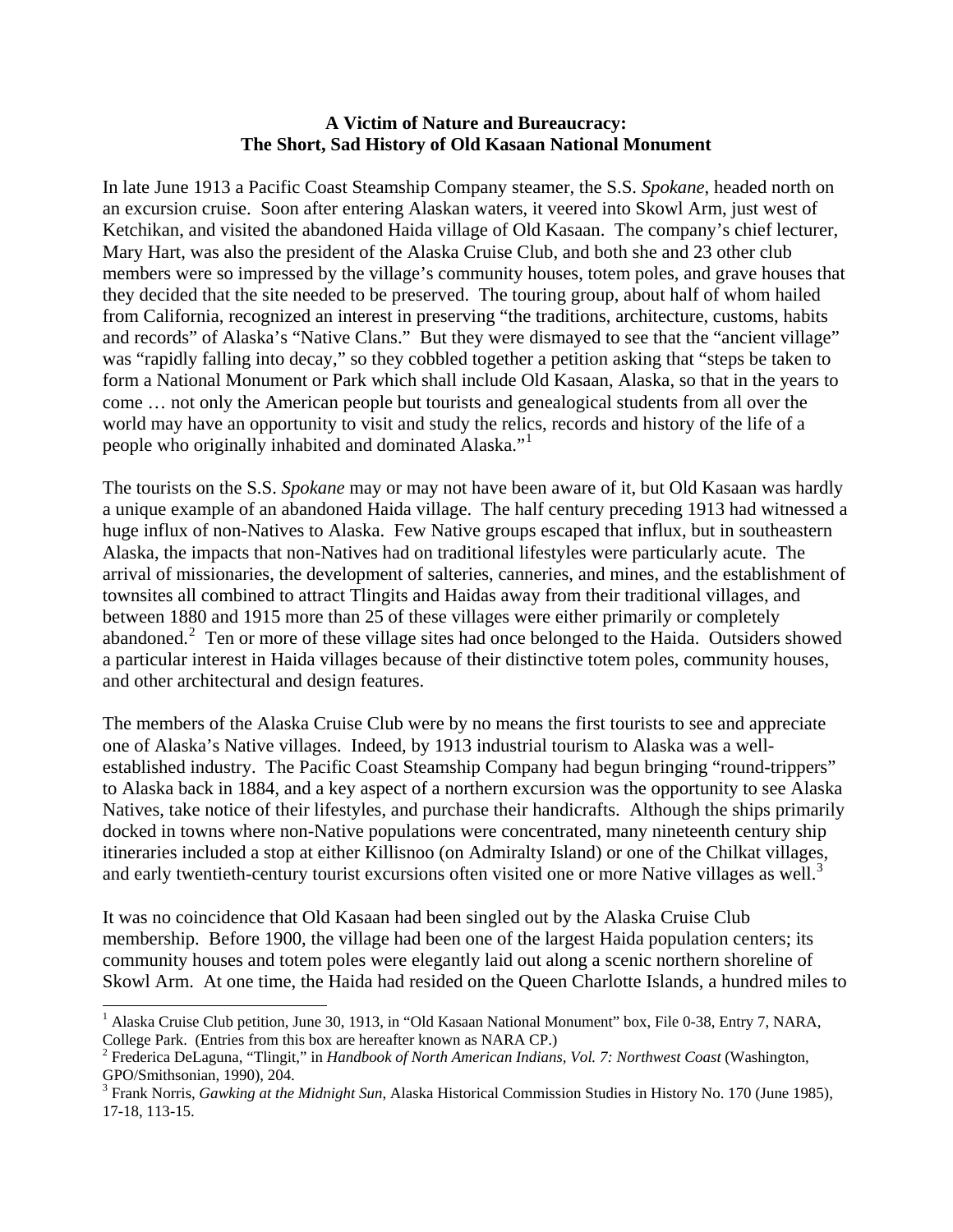the south, but in the early eighteenth century they moved north to Prince of Wales and other nearby islands. During this same period the Haida gained their first exposure to western culture, and they used a primary trade item—iron—to tremendously expand the size and scope of their woodworking expertise. European explorers who visited this area during the 1760s and 1770s made little or no mention of totem poles; based on these observations, it is surmised that most if not all of the easilyvisible totems erected in Kasaan and the other Haida villages postdated those visits. Kasaan was also distinct because it was the only Haida village during the early American period that was located on the east side of Prince of Wales Island, near a popular steamship route. The only other Haida site in the immediate vicinity was a long-abandoned village at the mouth of Cholmondoley Sound; here, the Haida had lived for a few years during their migration from the Queen Charlottes to Kasaan.<sup>[4](#page-2-0)</sup>

The first non-Native had moved to Kasaan even before the U.S. purchased Alaska from the Russian czar. An Austrian immigrant named Charles Vincent Baronovich opened a trading post on the shores of Kasaan Bay in 1865, and by 1867 he had married the adopted daughter of Chief Skowl and staked the Copper Queen mining claim a few miles north of the village. (The Copper Queen was probably Alaska's first lode mine.) Not long afterward, Baronovich opened a salmon saltery near his trading post. Before long, the saltery was producing thousands of barrels of salmon per year, and in response, steamships began making regular visits. Because virtually everyone involved with the mine and saltery hailed from Kasaan village, the cluster of businesses on Kasaan Bay became known as New Kasaan; as a result, the name of the longtime village on Skowl Arm was gradually changed to Old Kasaan.<sup>[5](#page-2-1)</sup>

Old Kasaan, which was just a few miles west of the main steamship route, was known to some of the early Alaskan tourists. Eliza Scidmore, who wrote the first and perhaps the best-known of the nineteenth century Alaskan guidebooks, devoted a whole chapter to "Kasa-an Bay." During her 1883 visit to New Kasaan, she noted that the Haidas' "permanent village was fifteen miles below the fishery, and their square whitewashed houses and the tombs and mortuary columns of Skowl, their great chief, makes quite a pretty scene in a shady green inlet."<sup>[6](#page-2-2)</sup> The glories of Old Kasaan which boasted 62 totem poles in 1885 and 60 poles a decade later—were also spread to a larger audience via occasional articles in large-circulation magazines and newspapers.<sup>[7](#page-2-3)</sup> But most nineteenth century excursion vessels steered clear of the area, and steamships that did visit the area were more likely to stop at New Kasaan than Old Kasaan.

<span id="page-2-0"></span><sup>4</sup> Marius Barbeau, *Totem Poles* (Ottawa, National Museum of Canada, 1950), 574-75, 585-91; Joyce Annabel Wike, *The Effect of the Maritime Fur Trade on Northwest Coast Indian Society* (unpub. Ph.D. dissertation, Columbia University, 1951), 22, 30-36, 72-79;

<span id="page-2-1"></span><sup>&</sup>lt;sup>5</sup> Karen Hebert, "Tradition and Transformation in Southeast Alaska: the Case of Kasaan," paper presented at the Alaska Historical Society annual meeting, October 5, 1999; Mary G. Balcom, *Ketchikan, Alaska's Totemland*, second edition (Chicago, Adams Press, 1968), 123.

<span id="page-2-2"></span><sup>6</sup> Eliza Ruhamah Scidmore, *Alaska: Its Southern Coast and the Sitkan Archipelago* (Boston, Lothrop & Co., 1885), 31, 35.

<span id="page-2-3"></span><sup>7</sup> *New York Times*, November 19, 1893, 11; Karen Hebert, "Tradition and Transformation in Southeast Alaska: The Case of Kasaan," paper presented at the Alaska Historical Society annual meeting, October 5, 1999, 3-4. Margaret Blackman, in her study *Window on the Past: The Photographic Ethnohistory of the Northern and Kaigani Haida* (Ottawa, National Museums of Canada, 1981), 75-92 shows that scores of photographs were taken of the site between 1885 and 1905; some of these photographs were sold as postcards to tourists. A current (October 2000) interpretive panel at Ketchikan's Totem Heritage Center states that Old Kasaan in 1900 had 69 totem poles.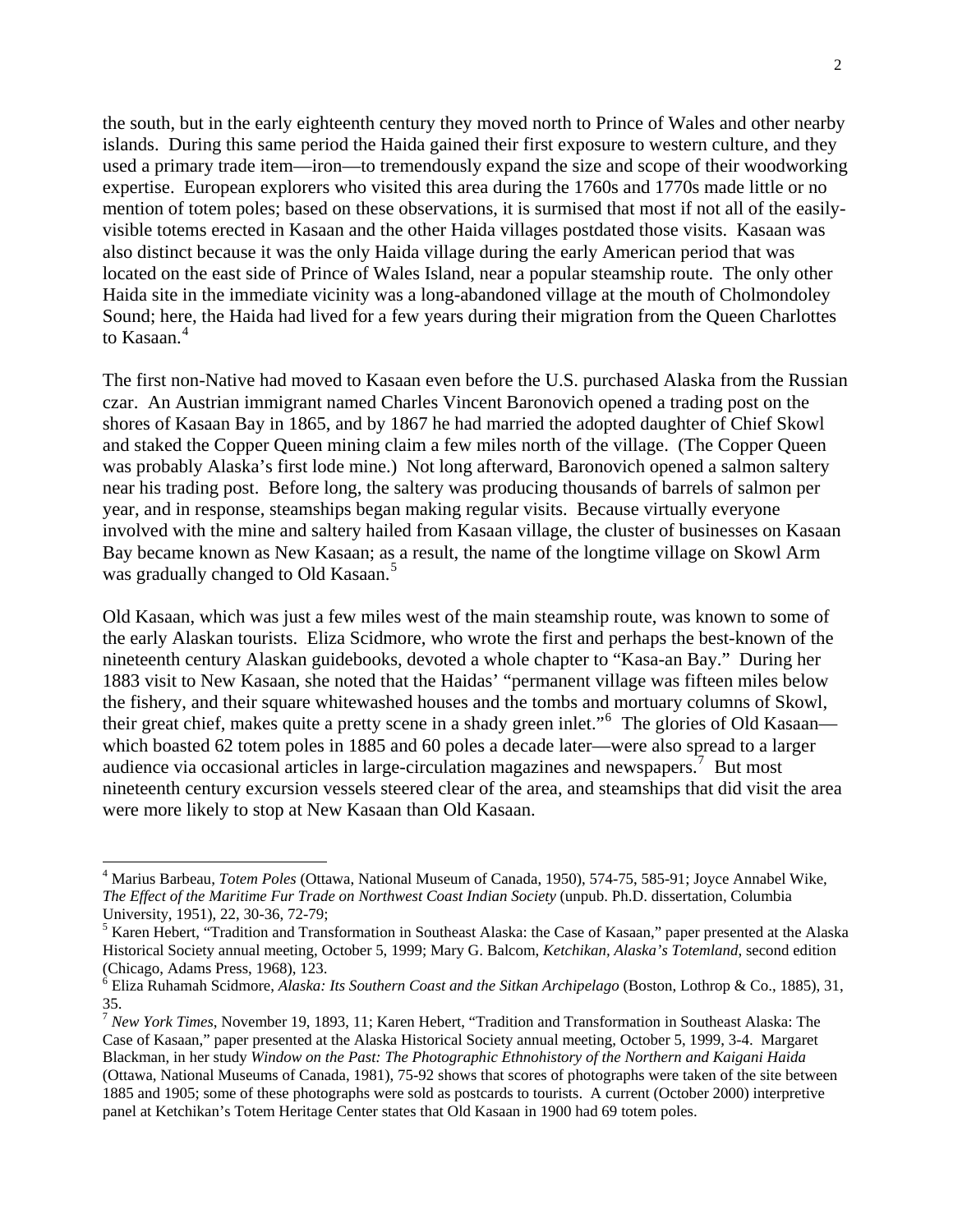During the period in which Old Kasaan was becoming well known to both tourists and the general public, the village was undergoing dramatic changes. Until the late 1870s, most residents were only tangentially involved in the various new activities at Kasaan Bay. But in 1880, Chief Saanaheit erected a dwelling (the Whale House) near the saltery, and perhaps in response, a small number of village residents abandoned Old Kasaan in favor of New Kasaan. Sources differ regarding the extent of this migration, but as late as 1900, Old Kasaan still had a large number of full-time, year-round residents. That year, however, a new shaft was sunk at the Copper Queen mine, and in 1902 the Kasaan Bay Company opened a large new fish cannery. Because the cannery needed a stable, dependable work force, company manager Louis Babcock visited Old Kasaan in 1902 and offered village residents a deal; if they would relocate, he would provide permanent, year-round employment, schooling, and assistance in laying out a new village. The Haidas, who were by no means averse to economic and educational progress, accepted the offer, and by 1904 Old Kasaan was practically if not totally abandoned.<sup>[8](#page-3-0)</sup>

Alaska, during this period, was being demographically and economically transformed because of the Klondike rush and other large gold rushes in the Nome and Fairbanks areas. The rushes resulted in a dramatic increase in maritime commerce between Seattle and Alaska; several new carriers entered into the trade, and the ship schedules of existing carriers were modified in response to the new economic realities. Whether these larger factors played a role in encouraging tourist ships to visit Old Kasaan is unclear; a more likely reason for the village's popularity was that the village, now abandoned, was a more intriguing point of interest. For whatever reason, steamships began visiting Old Kasaan shortly after it was abandoned; as an observer noted in 1916, "Old Kasaan has been one of the objective points for tourists for a number of years … the regular excursion steamers frequently put in at Old Kasaan as an accomodation [sic] to the tourist travel."<sup>[9](#page-3-1)</sup> Many of these visits included the opportunity for visitors to disembark and see the village for themselves.[10](#page-3-2)

Government authorities were by no means blind to Old Kasaan and the value of its cultural remains. Alaska Governor John G. Brady, who had an obvious interest in Alaska Natives and their culture,  $^{11}$  $^{11}$  $^{11}$  befriended the village's leader, Chief Saanaheit and even, at one point, expressed an interest in preserving the "village of Kasaan entire." Perhaps as a result of that friendship, Saanaheit agreed in 1901 to have the government move a totem pole and four house posts from the village to Indian River Park in Sitka.<sup>[12](#page-3-4)</sup> And in the fall of 1903, shortly after the village's abandonment, John Baronovich (a son of Charles Baronovich and the owner of several poles)

-

<span id="page-3-4"></span><span id="page-3-3"></span><span id="page-3-2"></span> $11$  Brady, progressive for his time, made the following quote, in January 1903, to a constituent in Klawock; "The natives are now fast giving up their old customs which I think is right for them to do; but it is well to preserve many of the old things, so that the young people who are coming on may see how their forefathers used to live." Brady to Yunnaii, January 14, 1903, in John G. Brady papers, Beinecke Rare Book and Manuscript Library, Yale University.<br><sup>12</sup> The totem pole and houseposts were successfully re-erected in Sitka; the remaining items were either lost deteriorated to be rebuilt. Kristen Griffin, *Early Views: Historical Vignettes of Sitka National Historical Park* (Anchorage, NPS, 2000), 74-75; Andrew Patrick interview, September 18, 2000; Ted C. Hinckley, *Alaskan John G. Brady: Missionary, Businessman, Judge, and Governor, 1878-1918* (Columbus, Ohio State University Press, 1982), 342.

<span id="page-3-0"></span><sup>8</sup> Hebert, "Tradition and Transformation," 6-7; Blackman, 1981, 80.

<span id="page-3-1"></span><sup>9</sup> J.A. Moore to Commissioner, General Land Office, January 18, 1916, NARA CP. Norris, *Gawking*, 24, 123 suggests that tourist steamers began stopping at the village in 1906 and also states that it was "the only village [with totem poles] of general interest to visitors."<br>
<sup>10</sup> "New National Monument in Alaska," U.S. Forest Service Press Release, c. November 6, 1916, NARA CP.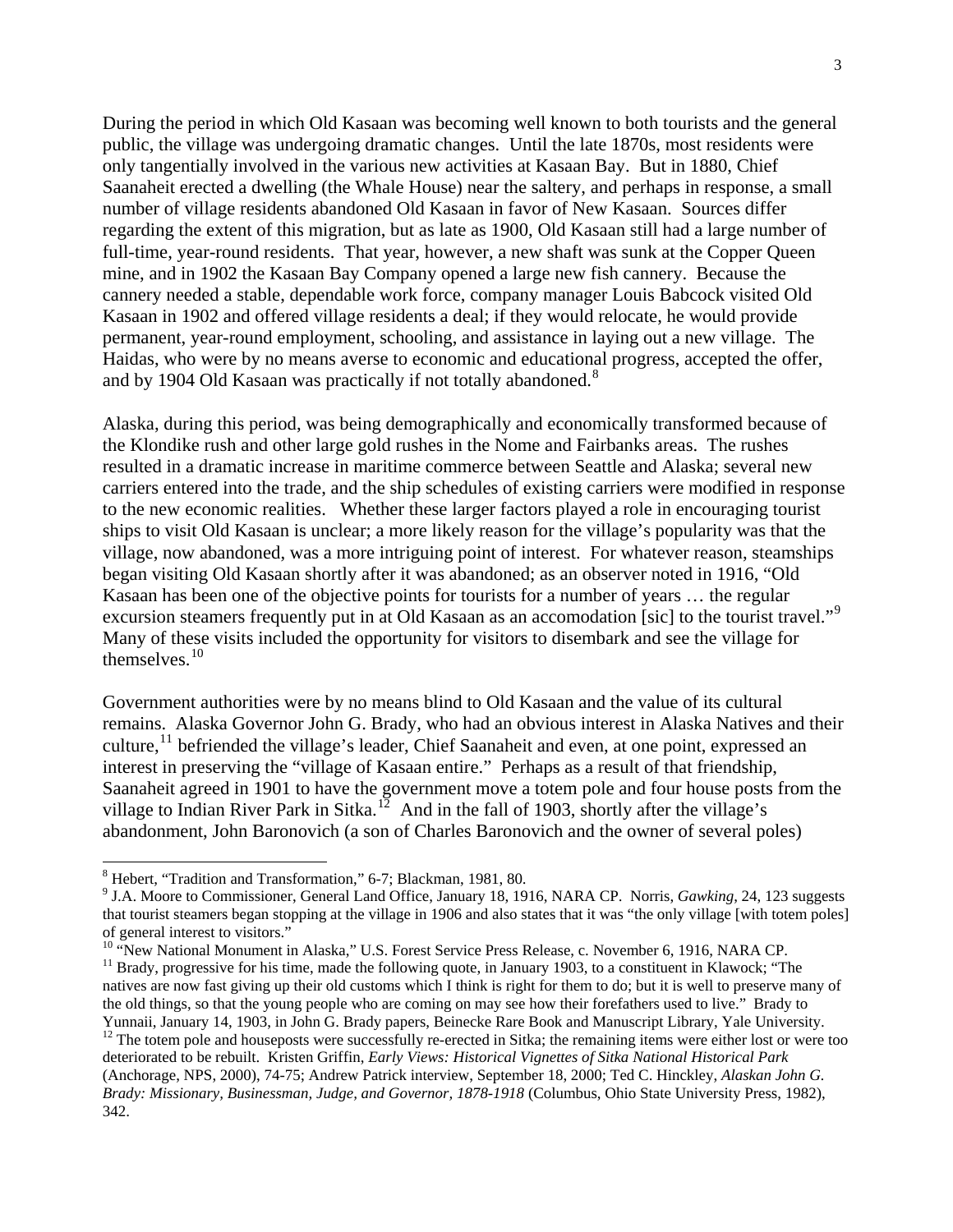agreed to the removal of one additional pole and two corner posts. These eventually arrived in Sitka too, but the route they took was hardly direct. They were first shipped to St. Louis, where they and twelve other poles were displayed at the 1904 Louisiana Purchase Exposition. Soon after the fair closed, thirteen of the fifteen poles were shipped to Portland, Oregon, where they were exhibited at the 1905 Lewis and Clark Centennial Exposition. The totem poles did not return to Alaska until January 1906; two months after arriving in Sitka, they were erected at Indian River Park.<sup>[13](#page-4-0)</sup> These poles were included four years later in Sitka National Monument, Alaska's first national monument. Most can still be seen by visitors today.

By 1906, therefore, two different expeditions, both sponsored by the Federal government and both sanctioned by Old Kasaan's chief, had removed totem poles and other village artifacts. Despite the loss of those materials, the village still boasted some fifty totem poles, eight large community houses, and several remarkable grave houses. Congressional passage of the Antiquities Act that year, which had in large part been in response to the loss of Native artifacts in the southwestern states, spotlighted the importance of preserving Native artifacts elsewhere. Perhaps as a result of that activity, U.S. Forest Service supervisor William A. Langille recommended that Old Kasaan, along with the nearby Tlingit village of Tuxekan, be set aside as national monuments. Frederick E. Olmstead, a Washington-based official with the same agency, strongly seconded Langille's proposal. The recommendation, however, was not acted upon until 1913, when it was revived by the Alaska Cruise Club's petition.<sup>[14](#page-4-1)</sup>

Perhaps because almost no one in Washington D.C. had any particular knowledge of Old Kasaan or its resources, the Alaska Cruise Club's petition encountered little if any resistance as it wound its way through the government bureaucracy. The petition was first sent to the General Land Office, who assigned a special agent from its Seattle office, J. A. Moore, to inspect the site. The GLO quickly recognized that the village site contained no private land; it was, however, being managed as part of the Tongass National Forest. It was decided, therefore, that Tongass supervisor William G. Weigle would accompany special agent Moore to the site. The two men visited Old Kasaan on January 28, 1915. Notes and photographs were taken and a survey was drawn, and both men submitted reports to their superiors. Moore found "all of the improvements … very interesting from an historical standpoint," but he was alarmed to find that "the Indian village is decaying very rapidly and in a few years will have entirely lost its historical value unless necessary steps are taken to rebuild and protect the improvements." Moore noted that "from the standpoint of Indian relics and as illustrative of the customs and traditions of the Indian of southeastern Alaska, Old Kasaan is second only to the Indian improvements and relics situated within the Sitka National Monument." But both he and Weigle also recognized that valuable material lay in other villages as well. So the two men made three recommendations: 1) that the village be set aside as a national monument, 2) that \$5,000 be appropriated to "repair the old buildings … and that this work be done by Natives," and 3) that "totem poles of superior quality" from "Tuxican" [sic] and two other abandoned villages be "brought to Old Kasaan and there planted in concrete bases."[15](#page-4-2)

<span id="page-4-0"></span><sup>&</sup>lt;sup>13</sup> Griffin, *Early Views*, 76-78; Andrew Patrick interview, September 18, 2000. Neither of the two poles that were "lost" between the St. Louis and Lewis and Clark expositions came from Old Kasaan.

<span id="page-4-1"></span><sup>&</sup>lt;sup>14</sup> Lawrence W. Rakestraw, *A History of the United States Forest Service in Alaska* (Anchorage, Alaska Historical Commission, 1981), 16, 21, 29. President Theodore Roosevelt proclaimed the Alexander Archipelago Forest Reserve

<span id="page-4-2"></span><sup>&</sup>lt;sup>15</sup> J.A. Moore to Commissioner, General Land Office, January 18, 1916; Weigle to District Forester, February 12, 1915; both in NARA CP. The other villages were on Marys Island and Tongass Island, both southeast of Ketchikan. A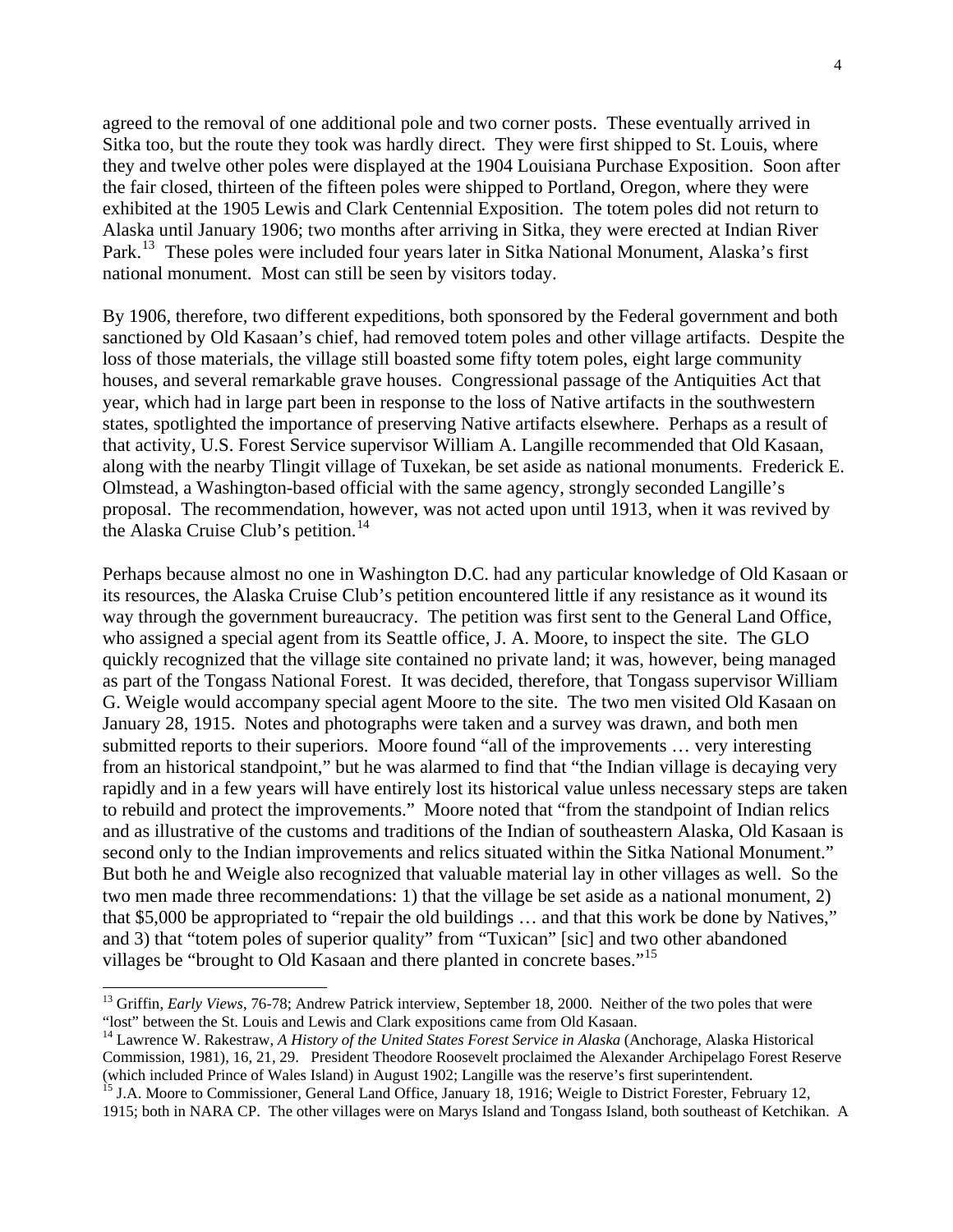The last of the two men's recommendations were submitted in January 1916. Their superiors found the proposal fairly non-controversial because the proposed monument was small in size, it promised tourist potential, and because Interior and Agriculture Department representatives as well as Alaska's delegate, James Wickersham, all concurred in its significance. Having cleared those hurdles, Acting Interior Secretary Alexander T. Vogelsang forwarded a draft of a proclamation to President Woodrow Wilson on October 21, 1916; four days later, Wilson signed the proclamation into law. The timing of the proclamation was notable because Old Kasaan was the first national park unit established since Congress and the president had created the National Park Service, just two months earlier.<sup>[16](#page-5-0)</sup> Wilson's proclamation, however, ordered that management of the monument be entrusted to the Forest Service, not the Park Service.

Soon after the monument was proclaimed, Assistant Forester James B. Adams suggested that a special appropriation to protect the monument be added to the 1919 budget. Only then did official Washington learn that it had become the victim of a cruel if unintentional hoax. During August 1915—seven months after the inspector's visit but more than a year before Wilson signed the monument proclamation—a fire had swept through the abandoned townsite; it had destroyed three of the eight community houses and three totem poles, and several other poles had been damaged. But no Alaskan Forest Service employees had informed Washington about the fire until well after the proclamation had been signed. Washington officials, in response, declared their refusal to push the proposed appropriation any further. They also demanded more details about the fire and darkly warned that they might recommend revoking the monument proclamation.<sup>[17](#page-5-1)</sup>

To find out more, newly-appointed Alaska forestry superintendent Charles H. Flory made an inspection trip, during the winter of 1920-21, to Old Kasaan and other abandoned village sites. He was not impressed with what he saw. He freely admitted that Old Kasaan, along with Tongass and Howkan villages, had "the most extensive groups [of totem poles] remaining," but "all groups without exception are in a state of utter neglect." "It is true," he noted, "that most of the finer totems are gone and most of the better ones remaining are more or less defective," but he felt that "a very careful investigation" would reveal "several hundred poles … worth preserving." He rued that it was "unfortunate that the monument was not established at an earlier date when the village was still in a good state of preservation." He confirmed that "a majority of the principal buildings and a number of the poles" were destroyed in the 1915 fire, and in addition, "the ravages of time and vandalism has [sic] completely ruined this interesting old village. The homes are all destroyed and … all the better totem poles with the exception of a very few … are practically worthless for any purpose." Flory found that there were only three totem poles "that might be said to be in really first-class condition, although without exception all have more or less defect," although three others "which could readily be repaired and put in first-class condition." By way of a recommendation,

 $\overline{a}$ 

press release, issued shortly after the monument was proclaimed, noted that "a certain amount of vandalism by tourists and souvenir hunters renders some form of protection essential," but the two men's recommendations, ironically, had no direct bearing on either vandalism or souvenir collecting.

<span id="page-5-0"></span><sup>&</sup>lt;sup>16</sup> Alexander T. Vogelsang to The President, October 21, 1916; Presidential Proclamation 1351, October 25, 1916; both in NARA CP.

<span id="page-5-1"></span><sup>17</sup> Rakestraw, *A History of the U.S. Forest Service in Alaska*, 81; Norris, *Gawking*, 123. Federal officials were caught off guard, in part, because the fire, taking place as it did in an uninhabited town, attracted little if any initial notice. A perusal of Ketchikan newspapers issued during the summer of 1915—specifically the *Ketchikan Miner* and the *Daily Progressive-Miner*—failed to unearth any articles about the conflagration.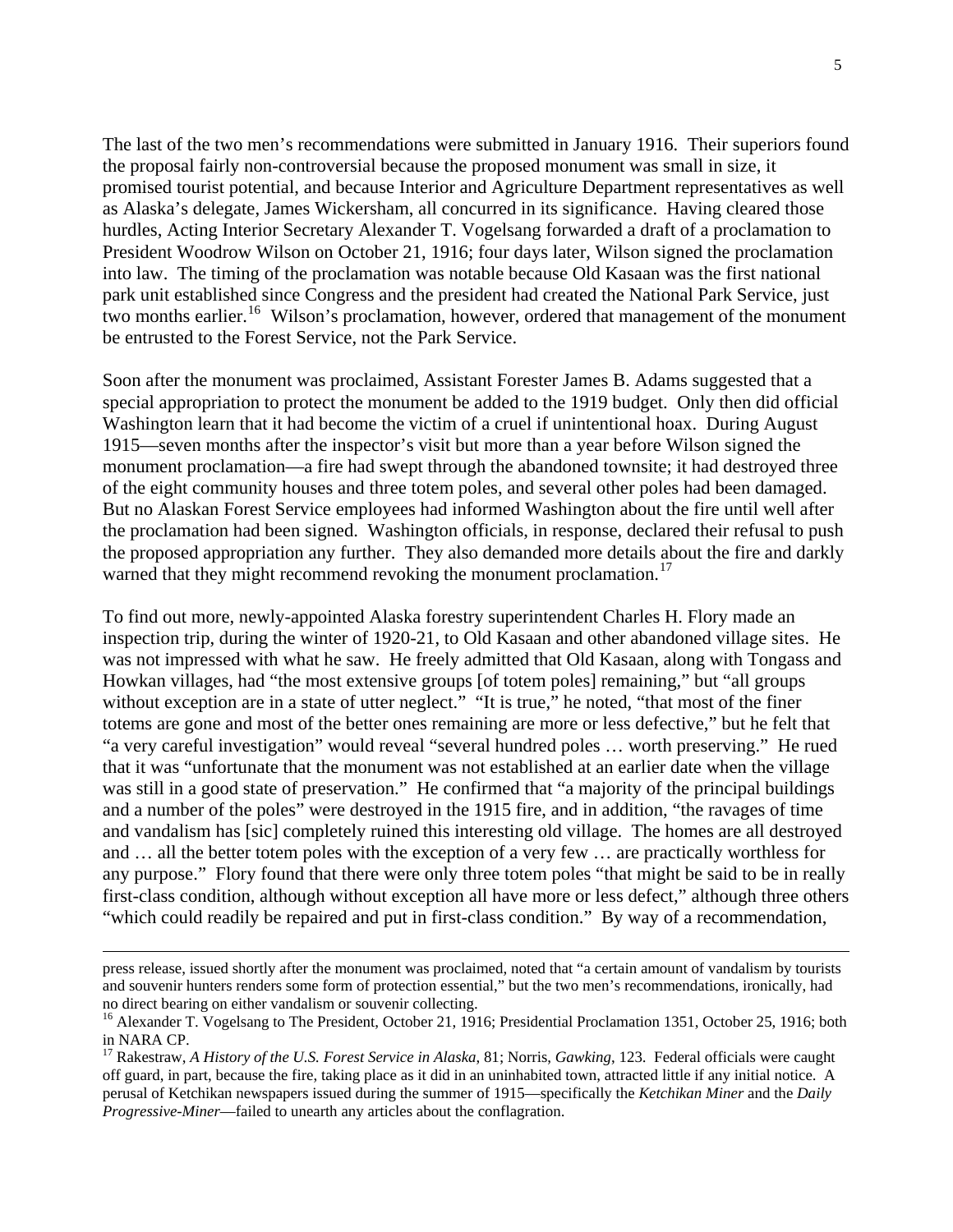Flory noted that "there is still sufficient material that if it could be a gathered together in one place, it would prove a lasting tribute to a rapidly disappearing race…." That place, in his opinion, was "the National Monument at Sitka." "My suggestion," he continued, "is that the remaining indian [sic] effects of value be gathered together and a small native village be reconstructed." Flory estimated that such a project might be completed for \$10,000 or less. As to Old Kasaan, he noted, "I am fully convinced that the Kasaan National Monument as such does not serve any material useful purposes, and I therefore recommend that it be abandoned."<sup>[18](#page-6-0)</sup>

Flory also rued the loss of many smaller items. He noted that when the village was abandoned, the typical resident "left many of his personal belongings in his ancestral home of the native village. These belongings consisted of all kinds of finely carved or decorated articles of wood, bone, shell and sometime metal used in cookery, and other household duties, feasts and dances, religious rites, marriage and death ceremonials, war equipment, etc. [But] this failure … to take care of their belongings resulted in an indiscriminate pillaging … by vandals, curio hunters, and others." An NPS official, relying on a local informant, came to the same conclusion: "when the town was deserted, … there were also left behind much valuable Native craftsmanship such as Chilkat ceremonial blankets and carved chests. The town was gradually picked clean of its values."[19](#page-6-1)

The agency's Chief Forester, in response, made no immediate move to abandon the monument. He did, however, dispatch an assistant to discuss, with NPS Director Stephen T. Mather, the possible transfer of totem poles from Old Kasaan to Sitka. Mather was initially worried that such a move "would mix exhibits of different tribes that should, from a scientific standpoint, be kept separate." But recognizing that Sitka's existing poles were themselves "from various parts of Southern Alaska," he concluded that "there is no doubt in my mind that … steps should be taken to save these wonderful exhibits for posterity without much delay." The only stumbling block was money. Mather tactfully informed him that the \$10,000 price tag rivaled the budget for administering *all* of the 25 monuments under the agency's jurisdiction. It would be necessary, he stated, to have Congress pass a new appropriation for the purpose. Alaska delegate Dan Sutherland, in response, attempted to include the expenditure as part of a larger bill, but his proposal died in committee.<sup>[20](#page-6-2)</sup>

During the following decade, Old Kasaan was the subject of both scientific study and agency planning. In 1922, Smithsonian Institution ethnologist T. T. Waterman visited the site. Five years later, archeologist H. W. Krieger, from the Bureau of American Ethnology (which was part of the Smithsonian), "reviewed the feasibility of restoring" the site, and did some restorative work on the

<span id="page-6-0"></span><sup>&</sup>lt;sup>18</sup> Flory to The Forester, Washington, D.C., January 27, 1921, in NARA CP.

<span id="page-6-1"></span><sup>&</sup>lt;sup>19</sup> *Ibid*.; Frank T. Been, Field Notes for the Inspection of ... Old Kasaan National Monument," July 19 to August 29, 1941, 34, in File 204, NARA SB. Flory further noted that "the curio stores of Seattle and elsewhere are filled with a hodge podge of valuable material stolen from the indians [sic] of Alaska which will probably never serve any purpose … the grave houses and even the boxes containing the dead have been violated and their contents pilfered and sold to the curio collection." A January 20, 1942 memorandum from Been to the NPS Director offers a similar conclusion. Speaking about Walter Water, a Wrangel curio shop owner, Been noted that he was "understood to possess one of the finest private collection of native Alaskan handiwork" and "that part of it [may have been] taken from Old Kasaan National Monument." File 201, NARA SB. Conversations with various Ketchikan-area residents suggest that artifact collectors, even in recent years, still made occasional forays to the village.<br><sup>20</sup> Mather to E. A. Sherman, March 29, 1921; W. B. Greeley to Mather, June 8, 1921 Acting Director NPS to W. B.

<span id="page-6-2"></span>Greeley, June 25, 1921; all in NARA CP; Rakestraw, in his *History of the U.S. Forest Service in Alaska* (p. 98) stated that Sutherland submitted a separate bill to approve the expenditure, but a perusal of the *Congressional Record* and the U.S. Serials Set failed to reveal such a bill.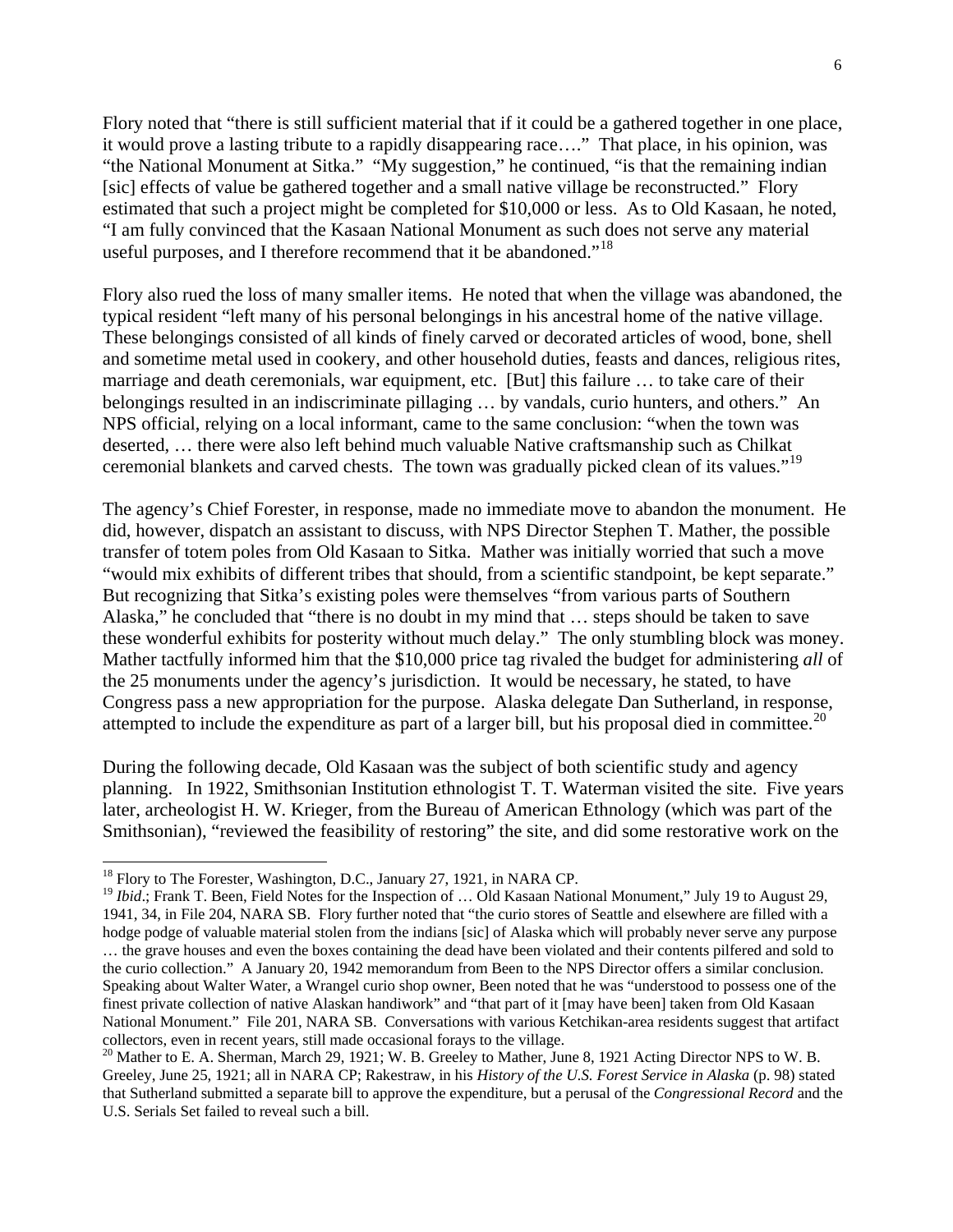poles by removing the more obvious signs of decay. The Smithsonian, along with other agencies, felt that the best way to preserve the poles was their removal to Sitka. But nothing was done, and in the meantime, several totem poles were sold to businessmen, moved to Ketchikan, and placed in front of retail outlets.<sup>[21](#page-7-0)</sup> Throughout this period, the main steamships serving the Alaska trade—and thus tourists themselves—ignored the village. So far as is known, no steamships visited Old Kasaan after the 1915 fire; whether their avoidance of the site was in response to the fire's damage or because of other considerations is not known.

On August 10, 1933, the administration of Old Kasaan—and all other national monuments that had previously been managed by the Forest Service—was transferred to the National Park Service.<sup>[22](#page-7-1)</sup> The NPS, at the time, had four other units in Alaska, but the only unit that had a real staff presence was Mount McKinley National Park. As for the territory's four national monuments, they were protected areas in name only; the nationwide budget for the agency's national monuments was less than \$30,000. Sitka National Monument boasted a custodian, Peter Trierschield, but his presence was largely illusory; his salary was \$12 per year. Since 1922, the monument at Sitka had been managed by the Alaska Road Commission, an arm of the U.S. War Department, and Trierschield was the local foreman. Given that arrangement, the NPS asked the ARC to manage Old Kasaan National Monument as well. But the Road Commission, which was fully occupied in planning, building, and maintaining the territory's roads and trails, had little interest in managing a national monument that was well away from any road system. So far as is known, no ARC staff visited the monument during the time of their tenure. $^{23}$  $^{23}$  $^{23}$ 

During the mid-1930s, both the Forest Service—and to a lesser extent the Park Service—continued to express a concern about Old Kasaan's totem poles. One of the NPS's first actions after receiving administrative authority over the monument was to secure funds for the removal of the site's best totem poles to Sitka, much as the Forest Service's Charles Flory had suggested twelve years earlier.<sup>[24](#page-7-3)</sup> That attempt failed, however. The following year, the Forest Service pitched a new plan that would have involved totem poles from six abandoned villages. Regarding Old Kasaan, officials hoped to move the twenty most serviceable poles to either Sitka or Juneau, and they recommended that Native labor be used to rehabilitate the poles. The Park Service, in response, agreed to move four of the poles and also agreed to pay \$125 to the owner of each pole. But that plan also failed for lack of funding.[25](#page-7-4) For the next few years, federal bureaucrats largely ignored the monument, and its cultural artifacts continued to decay. At least six totems, moreover, were

<span id="page-7-0"></span><sup>&</sup>lt;sup>21</sup> National Museum of Natural History website ([www.nmnh.si.edu/nas/guide/\\_k.htm\);](http://www.nmnh.si.edu/nas/guide/_k.htm);) Aubrey Neasham to Regional Director, December 13, 1946, in File 201, NARA SB. Lawrence Rakestraw, in his *History of the U.S. Forest Service in* 

<span id="page-7-1"></span><sup>&</sup>lt;sup>22</sup> Barry Mackintosh, *The National Parks: Shaping the System* (Washington, NPS, 1985), 24, 34-35; Harlan D. Unrau and G. Frank Williss, *Administrative History: Expansion of the National Park Service in the 1930s* (Denver, NPS, September 1983), 59-60. Unrau and Williss (pp. 66-69) noted that the transfer from the Agriculture to the Interior department was brought about by Executive Order 6166, signed by Franklin D. Roosevelt on June 10 with an effective date of August 10. Secretary of Agriculture Henry A. Wallace, however, fought the order, and it was not until January 28, 1934 that the Forest Service had fully complied with the order and transferred the monuments to Interior Department control.

<span id="page-7-2"></span><sup>&</sup>lt;sup>23</sup> "Report Card, Board of Road Commissioners for Alaska" for "Kasaan Nat. Mon.", file 13-182, in Box 24, Program Planning and Research Correspondence, 1905-1959, RG 30, NARA Anchorage.<br><sup>24</sup> Rakestraw, *A History of the U.S. Forest Service in Alaska*, 98.<br><sup>25</sup> *Ibid.*, 99; Joan M. Antonson and William S. Hanable, Administrative Histor

<span id="page-7-3"></span>

<span id="page-7-4"></span>Anchorage, 1987), 74.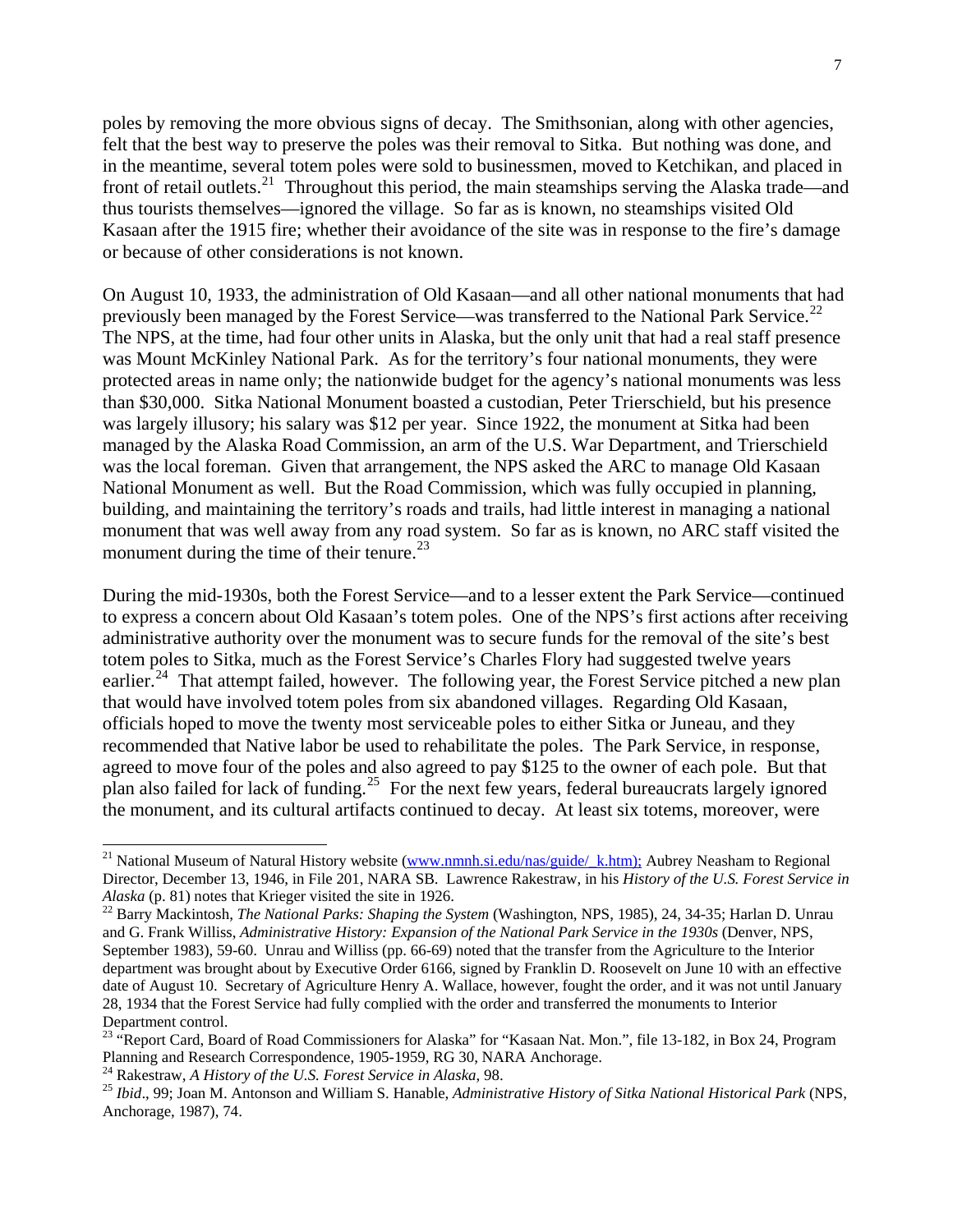removed during this period: one pole was reportedly taken to Los Angeles, while "the Skowl Totem and four house totems" were "sold in 1932 by the Young family of Ketchikan."<sup>[26](#page-8-0)</sup>

In 1937, new leadership in the Forest Service combined with a revival of interest in totems by the Alaska Native Brotherhood and an infusion of new cash into park and recreation projects to spark new interest in cultural preservation. New Alaska Forest Service chief B. Frank Heintzleman quickly became enthusiastic about totem poles, and in both 1937 and 1938 he sent field examiners out to evaluate the condition of totem poles and community houses in various Southeastern villages. Acting on Wellman Holbrook's study of the Old Kasaan poles, Heintzleman secured an agreement with the Park Service to restore six poles<sup>[27](#page-8-1)</sup> from Old Kasaan, and he gained funding from the Works Progress Administration to move the poles to a site near New Kasaan, adjacent to where Chief Sonneheit had built the Whale House back in 1880. (The Indians themselves favored the New Kasaan site; as a Forest Service official noted, "there seems to be no sentiment to re-erect the poles at the Old Kasaan Monument.") The poles were moved during the winter of 1938-39 and rehabilitated in New Kasaan before being re-erected at the Kasaan Totem Park. NPS Director Arno Cammerer, who approved the totem pole transfer, stated that in light of the Forest Service's initiative, the Park Service's inability to manage Old Kasaan, and the diminishing number of onsite resources, his agency would therefore recommend the introduction of legislation to abandon the monument.<sup>[28](#page-8-2)</sup>

In January 1940, the NPS hired its first full-time manager in southeastern Alaska when Ben C. Miller was hired as the Sitka National Monument custodian. Four months later, Miller inspected the monument, and he too concluded that it should be abandoned. Miller noted that "it is no doubt possible to make a complete restoration of Old Kasaan village but the cost of such a project [an estimated \$60,000] would be more than it is worth." Recognizing that the Forest Service had recently expended considerable effort constructing totem parks and community houses in

<span id="page-8-0"></span><sup>&</sup>lt;sup>26</sup> Victor H. Cahalane, "Special Report of an Inspection of Old Kasaan National Monument," January 1941, in File 201, NARA SB. Chris Hanson of Ketchikan's Totem Heritage Center noted, in a September 20, 2000 interview, that the Chief Skowl Totem was installed in front of Hall's Trading Post; then, in 1936, it was moved to the Ketchikan City Park where it remained until 1964, when it was installed at the north end of the downtown tunnel. In 1978, the pole was moved to the Heritage Center. Mary Balcom, in *Ketchikan, Alaska's Totemland*, 1968, 96, stated that poles from Old Kasaan were currently located at the Smithsonian Institution, the Metropolitan Museum of New York, and the "Chicago Museum." No other sources have verified these statements, however, and Ms. Balcom gave no specifics as to when or how they were removed. New York's Metropolitan Museum of Art, however, lists no totem poles in its collection, and the totems at Chicago's Field Museum came from the Queen Charlotte Islands of British Columbia, not Old Kasaan. Marius Barbeau's *Totem Poles* (Ottawa, National Museum of Canada, 1950, 584) noted that an Old Kasaan pole was located in the Museum of the American Indian, which is now located in New York City's Battery Park as well as in Washington, D.C.; in addition, New York's American Museum of Natural History (on 79th Street at Central Park West) has many totem poles, of which one or more may have come from Old Kasaan.

<span id="page-8-1"></span><sup>&</sup>lt;sup>27</sup> Sources differ regarding the number of totems at New Kasaan. Rakestraw (p. 104) notes eight poles; Cahalane (1940) noted that the Forest Service had removed "6 or 7" poles from Old Kasaan in recent years, while at New Kasaan, there were "5 totems from Old Kasaan" near the Whale House, plus "three original house totems" from an unknown location; and Been (1941) noted "nine restored and duplicated totem poles," of which "most of those … came from Old Kasaan."

<span id="page-8-2"></span><sup>&</sup>lt;sup>28</sup> Rakestraw notes that Holbrook reported "a scene of desolation" at Old Kasaan; he considered the six poles—all house totems, according to the report following Cahalane's 1940 inspection—the only ones capable of restoration. Rakestraw, *A History of the U.S. Forest Service in Alaska*, 100, 103-04; C. L. Forsling to Arno Cammerer, October 25, 1938; Cammerer to F. A. Silcox, December 14, 1938; both in File 600, Box 333, Entry 7, RG 79, NARA SB. Ben Miller (memo to Regional Director, July 28, 1945, in File 201, NARA SB) stated that the poles were erected at New Kasaan "during 1940 and 1941."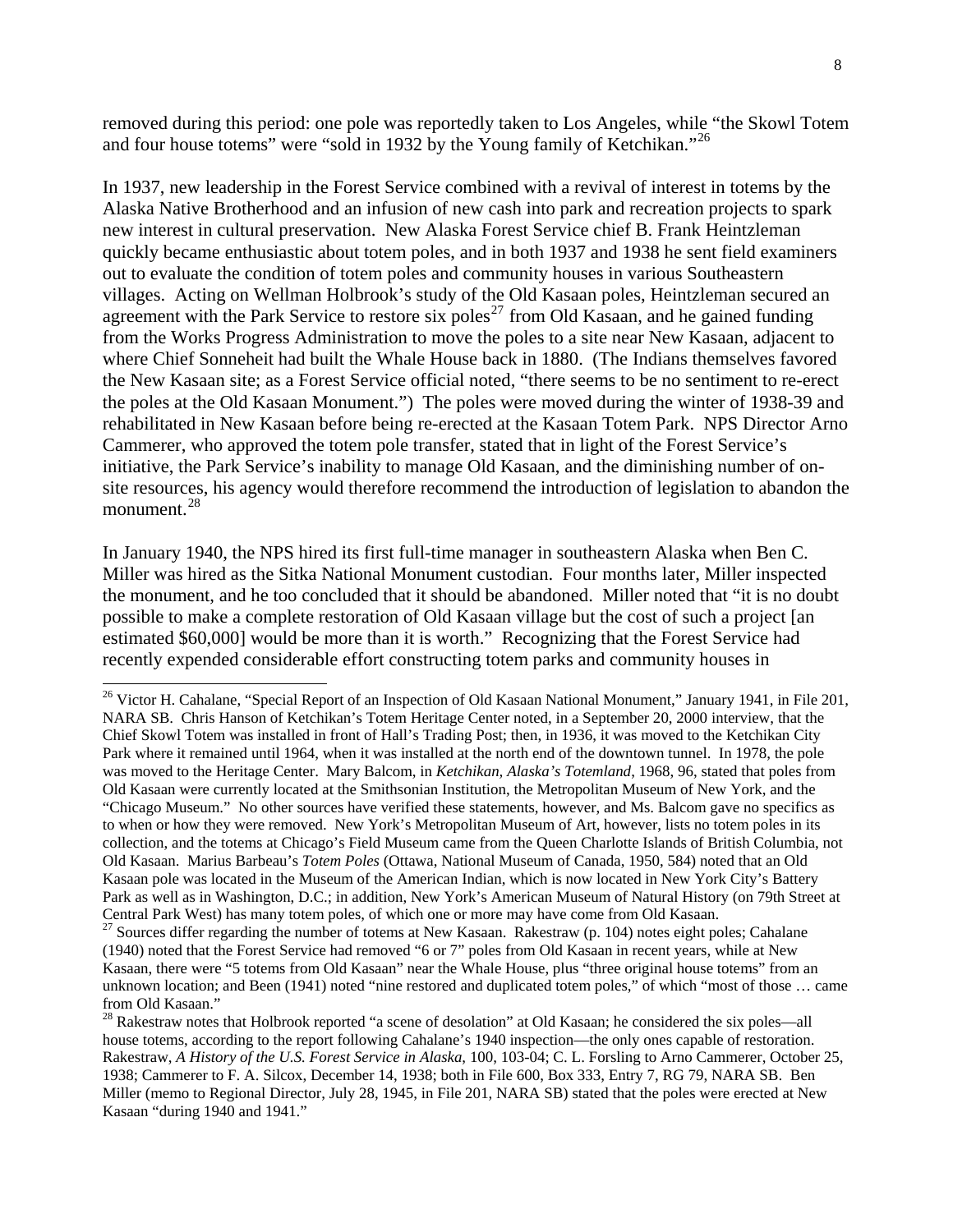Ketchikan, Wrangell, Hydaburg, Klawock, and Saxman, Miller added that "In as much as there are other villages very similar and in better state of preservation as well as being more accessible, it would seem unreasonable to restore [it]." Frank T. Been, the Superintendent at Mount McKinley National Park and the agency's highest-ranking Alaska official, seconded Miller's recommendation and passed it on to his superiors.<sup>[29](#page-9-0)</sup>

Another federal official who visited Old Kasaan that year was Victor Cahalane, who inspected the site on October 21. Cahalane, a U.S. Biological Survey employee who visited several Alaska park units that year, stated that the village, as seen from Skowl Arm, "was a dismal picture … where a dozen rotting totem poles leaned dejectedly at all angles." He found "two ruined grave houses," and only one of the town's eight community houses "still had all four roof supports standing." The totems, which were "once an impressive array," are "now sadly overgrown and battered by the elements." Cahalane concluded that "the monument … is not serving and never has served any useful purpose"; furthermore, it "certainly does not merit the belated protection of a caretaker." Noting that "the tremendous cost would be a serious drawback to reconstruction" and that "Old Kasaan is far from the tourist route," he noted that "certain ethnological values remain … and these should be protected, at least until permanent record can be made." But "as soon as this can be assured, the national monument [should] be abolished."<sup>[30](#page-9-1)</sup>

Leaders in the agency's regional and national offices, however, were not yet ready to abandon the monument. In December 1939, officials at the Smithsonian Institution, asked to comment on the totem poles at Sitka National Monument, had concluded that poles not appropriate to Sitka should be relocated to Old Kasaan. In response, Acting Director A. E. Demaray conveyed that conclusion to Forest Service officials. Demaray, aware that the site had its drawbacks, was "compelled to recognize the comparative inaccessibility of Old Kasaan to visitors and students." But perhaps because he had not yet been apprised of conditions at Old Kasaan, he concluded that "what is needed is a [multiagency, coordinated] plan whereby all such remaining structures and art objects can be concentrated at a place where preservation, restoration, and educational display can be carried out under expert ethnological supervision." A year later, NPS Director Newton Drury, who had just reviewed Cahalane's report, wrote that "it has been decided for the present to make no move to disturb the status of [the monument]." And during the spring of 1941, acting Regional Director Herbert Maier questioned the "wisdom of relinquishing Old Kasaan … until considerable further study is possible." $31$ 

That May, Mount McKinley superintendent Frank Been moved to change the monument's administration. For the past eight years, the Alaska Road Commission in Sitka had managed the site. Been, however, had assumed responsibility for Sitka National Monument in January 1940, and felt that in his self-described role as Coordinating Superintendent he should be in charge of Old

 $\overline{a}$ 

<span id="page-9-0"></span> $^{29}$  Frank T. Been to Regional Director, December 23, 1940, in File 600, Box 333, Entry 7, RG 79, NARA SB. A description of the Forest Service's totem pole and community house work is included in Rakestraw, pp. 101-06.<br><sup>30</sup> Victor H. Cahalane, "Special Report of an Inspection," January 1941.

<span id="page-9-2"></span><span id="page-9-1"></span><sup>&</sup>lt;sup>31</sup> Demaray to Regional Forester, Juneau, January 19, 1940, in File 600; Drury to Supt. MOMC, January 31, 1941, in File 201; and Maier to Director, May 22, 1941, in File 201; all in NARA SB; Antonson and Hanable, *Administrative History of Sitka National Historical Park*, 82.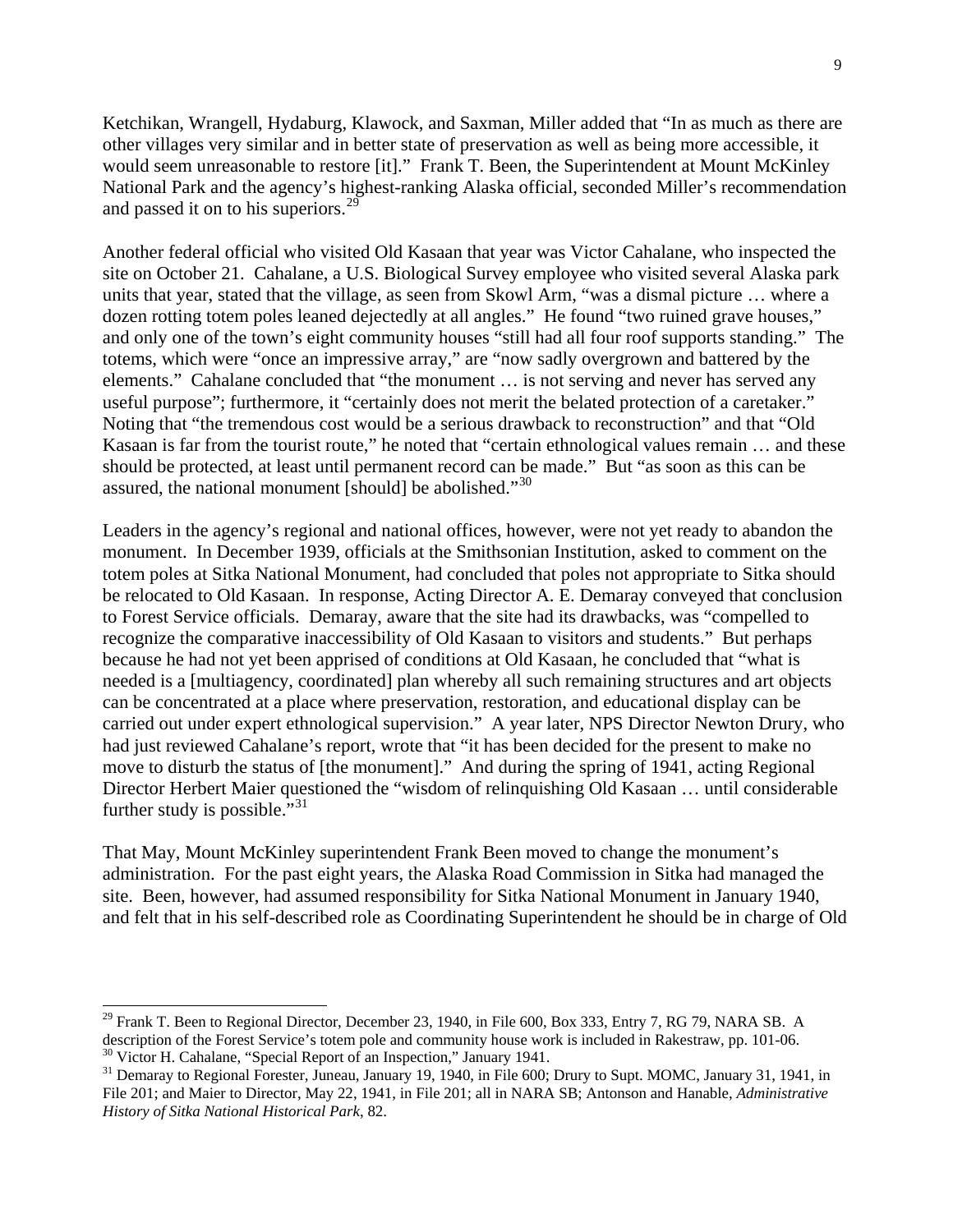Kasaan as well. On June 18, 1941, Assistant Director Hillory Tolson wired Been and stated that both he and ARC had agreed to Been's request.<sup>[32](#page-10-0)</sup>

Shortly after his new appointment was confirmed, Been took a six-week inspection trip to areas in which the agency had an interest, and on August 6 he spent the day at Old Kasaan. Like Miller and Cahalane before him, he was unimpressed; "suffice to say the village is almost completely decayed and buried in brambles," he noted. Attempting to be optimistic, he noted that "I am impressed with [its] historical value," and he was also "strongly impressed with the archeological value that the village could have had if it had been preserved in the condition it was when vacated. There may still remain that possibility if work can be done at once." He estimated that "to restore Old Kasaan, at least \$50,000 will be required." "If funds can be procured," he added, "I believe that Old Kasaan should be restored." But if "the large sum required cannot be obtained, the area should be abandoned because its retention might reflect unfavorably as an illustration of neglect."<sup>[33](#page-10-1)</sup>

Just two months after visiting Old Kasaan, Been wrote to the National Resources Planning Board whose duties included the survey of cultural materials possessed by the Federal government—and submitted a bold proposal to restore the old village. "Its restoration," he wrote, will be on a par with the reviving of old civilizations in other parts of the world. The enjoyment and edification of travelers will be beyond measure." "The project," he added, "will be especially important for [the Native] segment of our population." The \$215,000 called for the restoration of community houses and totem poles along with the construction of a custodian's residence, museum and dock.<sup>[34](#page-10-2)</sup> But World War II began just a few weeks after he submitted his proposal, and perhaps as a result, his superiors poured cold water on his proposal. Joseph Dixon, in the agency's regional office, felt that "I think that any work beyond measuring and recording data is not advisable at this time," and the Washington office recommended further study in conjunction with the Smithsonian Institution.<sup>[35](#page-10-3)</sup> Because of severe wartime reductions to the NPS budget, any plans related to Old Kasaan were put on hold for the next several years.

During the summer of 1945, the agency began to prepare for postwar activities at the various Alaska units, and on July 9 of that year, Sitka Custodian Ben Miller and San Francisco-based architect Alfred C. Kuehl spent the day at Old Kasaan. Miller noted that "the area has the general appearance as it had in 1940 … the old grave houses are much more delapidated [sic] than they were five years ago. I … am still of the opinion that the area should be returned to the Forest Service and the monument eliminated." Kuehl apparently shared a similar opinion of the monument's importance; "it hain't much," he noted.<sup>[36](#page-10-4)</sup>

<span id="page-10-0"></span> $32$  Been to Regional Director, May 15, 1941; Tolson to Supt. MOMC, June 18, 1941; both in File 201, NARA SB; Antonson and Hanable, *Administrative History of Sitka National Historical Park*, 84.

<span id="page-10-1"></span><sup>&</sup>lt;sup>33</sup> Frank T. Been, "Field Notes for the Inspection of ... Old Kasaan National Monument," July 19 to August 29, 1941, 34, in File 204, NARA SB. See National Archives and Records Administration, *Guide to the National Archives of the United States* (Washington, the author, 1987), 123 for a description of the NRPB's role. <sup>34</sup> Frank T. Been to James C. Rettie, October 16, 1941, in File 600, NARA SB.

<span id="page-10-2"></span>

<span id="page-10-3"></span><sup>&</sup>lt;sup>35</sup> Joseph S. Dixon to the Regional Director, February 16, 1942, in File 201, NARA SB; Ronald F. Lee to the Director, February 28, 1942, in File 204, NARA SB.

<span id="page-10-4"></span><sup>&</sup>lt;sup>36</sup> Al Kuehl to "Major" [Owen Tomlinson], July 12, 1945; Ben Miller to Regional Director, July 28, 1945; both in File 201, NARA SB.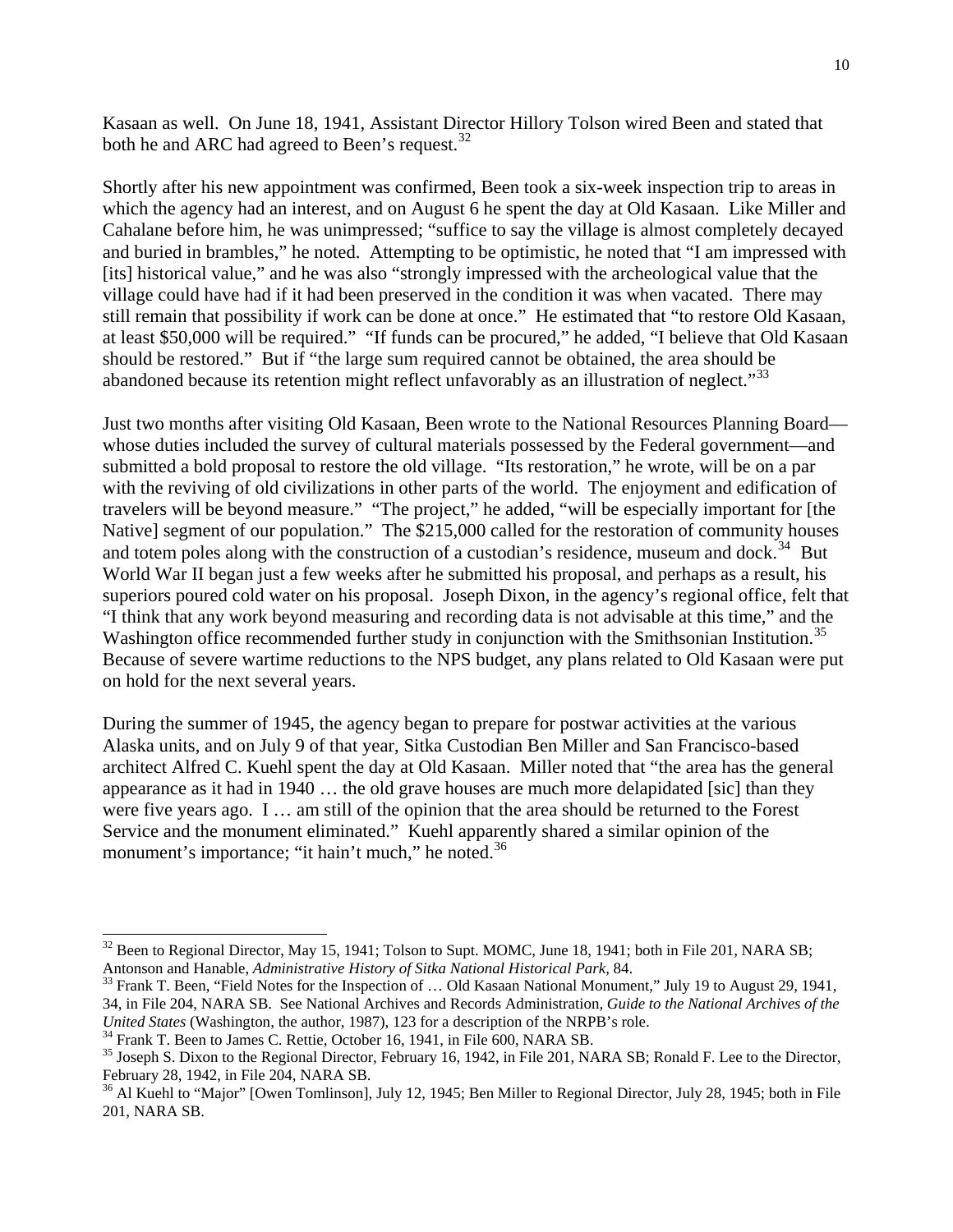In July 1946, administrative control over Old Kasaan changed once again. Owen Tomlinson, director of the agency's Region IV (San Francisco) office, wrote a memo directing that management responsibilities be changed from the Mount McKinley superintendent to Sitka National Monument custodian Ben Miller. Inasmuch as Miller was a regional office employee, Tomlinson's action effectively moved control of the monument from Alaska to San Francisco. The move, which was approved by Washington effective August 1, followed similar actions relative to Sitka and Glacier Bay national monuments.<sup>[37](#page-11-0)</sup>

In 1946, NPS officials again weighed the idea of abolishing the monument. Regional Historian Aubrey Neasham, asked to comment, vigorously opposed the move. Although he fully recognized the site's shortcomings, he noted that "its archeological values may be supreme" and that "the most important values may be underground." "This may be one of the key sites of Alaska and the Pacific Northwest," but because "no qualified expert in the field of archeology has ever visited the site to ascertain its national significance, ... we don't know whether it is [significant] or not." Neasham concluded that "no hasty action should be taken towards its abolishment as a national monument." Virtually everyone else, however, was convinced that it was time to jettison the monument and transfer the acreage back to the Forest Service. Director Newton Drury agreed with Neasham that the area "should be very carefully studied … before action is taken here. In this case, however, the request by the Department to take action was urgent." Besides, "we anticipate that any scientific values that may be unearthed on the area will be protected by the U.S. Forest Service."<sup>[38](#page-11-1)</sup>

The only remaining question, therefore, was how the abolishment would take place. During the fall of 1946, agency officials were hopeful that the recently-passed Reorganization Act would provide them the authority to abolish this and other monuments; if not, separate legislation would be necessary. The agency, apparently concerned that using the Reorganization Act might provide a mechanism for the abolishment of too many units, held off for the time being.<sup>[39](#page-11-2)</sup> The agency, however, recognized that Old Kasaan was one of a handful of units that were "no longer suitable for retention in the National Park System," and beginning in 1949, these units were transferred to other land management jurisdictions. By the fall of 1953, the Secretary of the Interior had approved a draft bill abolishing the monument and forwarded it to the House of Representatives.<sup>[40](#page-11-3)</sup> The bill, initially submitted in February 1954, generated little controversy and passed both houses of Congress on a voice vote. On July 26, 1955, President Eisenhower signed the bill removing Old Kasaan from the ranks of National Park System units, and the number of Alaska units shrank from five to four. $41$ 

<span id="page-11-0"></span> $37$  Tomlinson to Maier, July 2, 1946; Tomlinson to the Director, July 8, 1946; Hillary Tolson to Director's Office and All Field Offices, August 2, 1946; all in File 201, NARA SB.

<span id="page-11-1"></span><sup>&</sup>lt;sup>38</sup> Neasham to Regional Director, December 13, 1946, in File 201, NARA SB.

<span id="page-11-2"></span><sup>&</sup>lt;sup>39</sup> A. E. Demaray to Director, October 25, 1946; Hillory Tolson to Mr. Demaray, November 18, 1946; Demaray to Director, November 22, 1946; all in File 201, NARA SB.

<span id="page-11-3"></span><sup>&</sup>lt;sup>40</sup> Secretary of the Interior to "My Dear Mr. Speaker," October 20, 1953, in File 901, Box 349, Entry 7, NARA SB; Alan K. Hogenauer, "Gone, But Not Forgotten: America's Delisted National Park Service Sites," unpub. mss. presented at the Tourism and Travel Research Association conference, June 1983, 47-48, in AKSO files; Hogenauer, "Gone, But Not Forgotten: The Delisted Units of the U.S. National Park System," *The George Wright Forum* 7:4 (1991), 7-18.

<span id="page-11-4"></span> $41$  The bill, H. R. 7912, was introduced by Rep. Arthur L. Miller (R-Nebr.) on February 16, 1954; Miller, the chairman of the House Interior and Insular Affairs Committee, submitted the bill on behalf of the Interior Committee. The bill passed the House on July 19 but stalled in a Senate Committee. On February 16, 1955, at the beginning of the 84th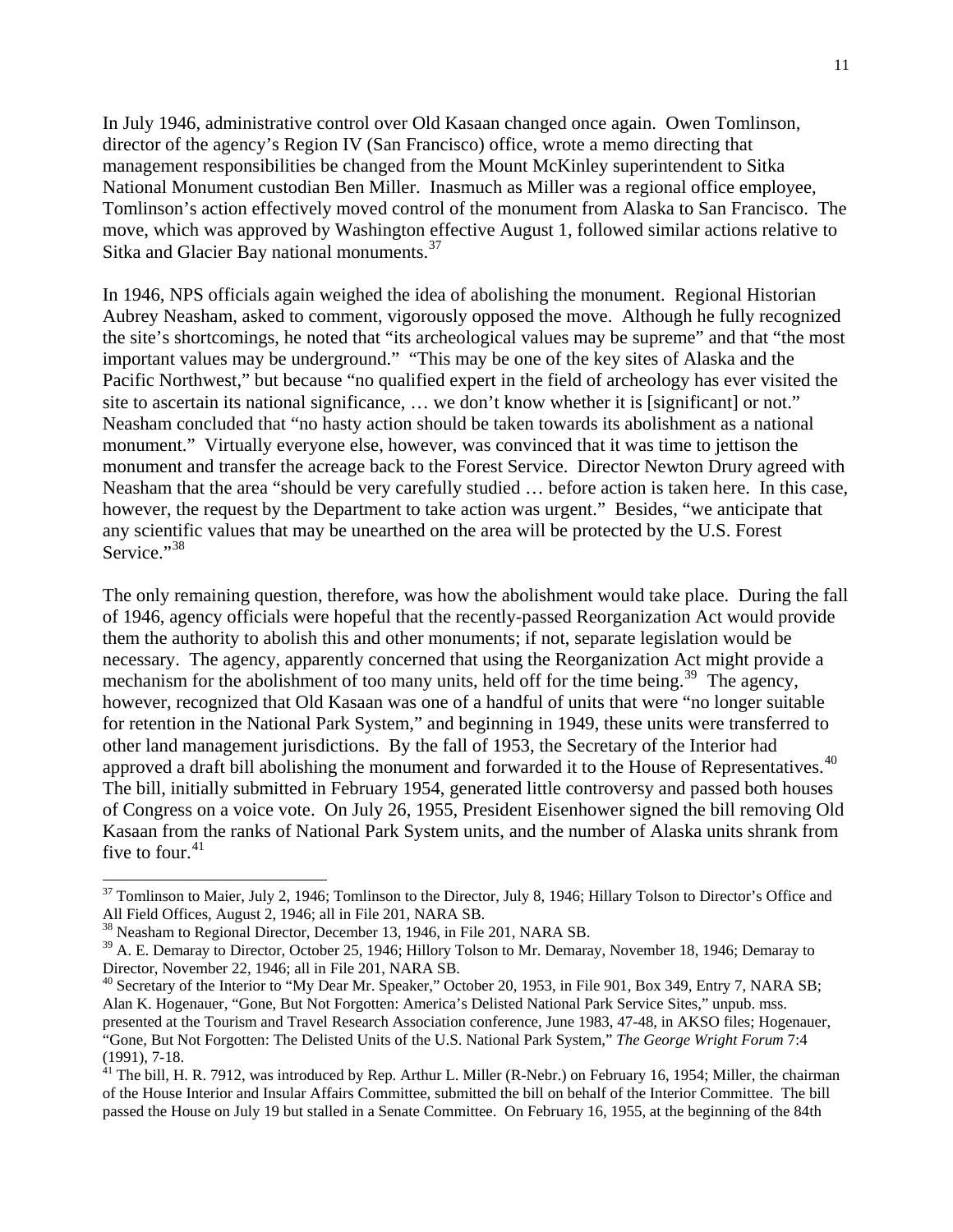Soon after the site was returned to Forest Service jurisdiction, that agency moved to protect the site's remaining "historical relics," and on April 4, 1957—less than two years after it reassumed management authority over the property—the Acting Interior Secretary established the 38-acre Old Kasaan Village Historical Area.<sup>[42](#page-12-0)</sup> This designation has remained to the present day.

The remaining artifacts from Old Kasaan and other nearby villages, meanwhile, continued to slowly deteriorate. But in the fall of 1966, an article in a nationally prominent magazine spotlighted the importance of those artifacts and decried their impending loss to the elements.<sup>[43](#page-12-1)</sup> In response, federal and state authorities organized a two-day Conference on Southeast Alaska Native Artifacts and Monuments in July 1967; four months later, they held a second conference on the subject. In 1968, the State of Alaska applied for, and received, a Smithsonian Institution grant to inventory salvageable resources. One observer during this period noted that Old Kasaan contained "about two dozen [totem poles] left in various stages of deterioration," but another, less optimistic report stated that "most all of [the village's] poles have rotted away and fallen down, so they are not visible from the water." In 1970 and 1971 the state, assisted by the Forest Service, moved about forty totems from Old Kasaan and other villages to Ketchikan. For the next several years, the totems slowly dried in a recently vacated cannery.<sup>[44](#page-12-2)</sup> They were then brought to the municipally operated Totem Heritage Center, which opened in 1976. The Center's collection now numbers 33 poles—all carved prior to 1910—of which fourteen came from Old Kasaan.<sup>[45](#page-12-3)</sup>

In summary, it can be seen that most of Old Kasaan's cultural resources, large and small, have been lost by either removal or natural deterioration during the ninety-odd years since the village was abandoned. Since 1900, public authorities have removed totem poles from the village on at least four occasions, and at least three private collectors have removed totem poles as well. Natural deterioration has caused the loss of many additional resources, and depredations from both tourists and professional collectors have resulted in even more losses. But despite those losses, Old Kasaan

Congress, Delegate E. L. "Bob" Bartlett (D-Alaska) resubmitted the bill, now known as H. R. 4046. The House of Representatives passed the bill on March 15 and the Senate followed suit on July 11. The final bill became known as Public Law 179 and entered the statute books as 69 Stat. 380. In a nationwide system that currently contains 380 park units, Old Kasaan was one of only 24 units ever to be delisted. *Congressional Record* 100 (1954), 1861 and 10914; *Congressional Record* 101 (1955), 1628, 2936, 10159, and 12723. 42 Donald J. Orth, *Dictionary of Alaska Place Names*, U.S. Geological Survey Professional Paper 567 (Washington,

<span id="page-12-0"></span>GPO, 1967), 720; Public Land Order 1406, April 4, 1957; *Federal Register* 22 (April 11, 1957), 2429. The site is no longer in public ownership; because of changes brought about by the 1971 Alaska Native Claims Settlement Act, Old Kasaan is now owned by Kavilco (Kasaan Village Corporation), the ANCSA corporation based in New Kasaan.<br><sup>43</sup> Katharine Kuh, "Alaska's Vanishing Art," Saturday Review 49 (October 22, 1966), 25-31.<br><sup>44</sup> Joyce M. Beck, "The T

<span id="page-12-2"></span><span id="page-12-1"></span><sup>8-11;</sup> C.T. Brown, "Memorandum of Forest Service Accomplishments in the Restoration of Totem Poles in Southeast Alaska," July 12, 1967, 3, in *Conference on Southeast Alaska Native Artifacts and Monuments, July 13-14, 1967* (typescript), George Hall Collection; Greater Ketchikan Chamber of Commerce, *The Story of Ketchikan, Gateway to Alaska*, 1973, 40. The now-demolished Sunny Point Cannery, where the totems were placed for several years, was located two miles north of downtown Ketchikan, at the site of today's post office. 45 Pat Roppel, "Southeast, Alaska's Panhandle," *Alaska Geographic* 5:2 (1978), 74; Balcom, *Ketchikan, Alaska's* 

<span id="page-12-3"></span>*Totemland*, 96, 102, 121, 124-27. No totems originally from Old Kasaan are now in either the Ketchikan City Park, Saxman totem park, or Totem Bight State Historical Park. One of the fourteen Old Kasaan poles in the Totem Heritage Center, the Chief Skowl totem, was moved to the Center in 1978 from another Ketchikan site. It was repaired in 1978, in 1981, and during the 1990s. Chris Hanson interview, September 20, 2000; Jim Marmon interview, October 8, 2000.